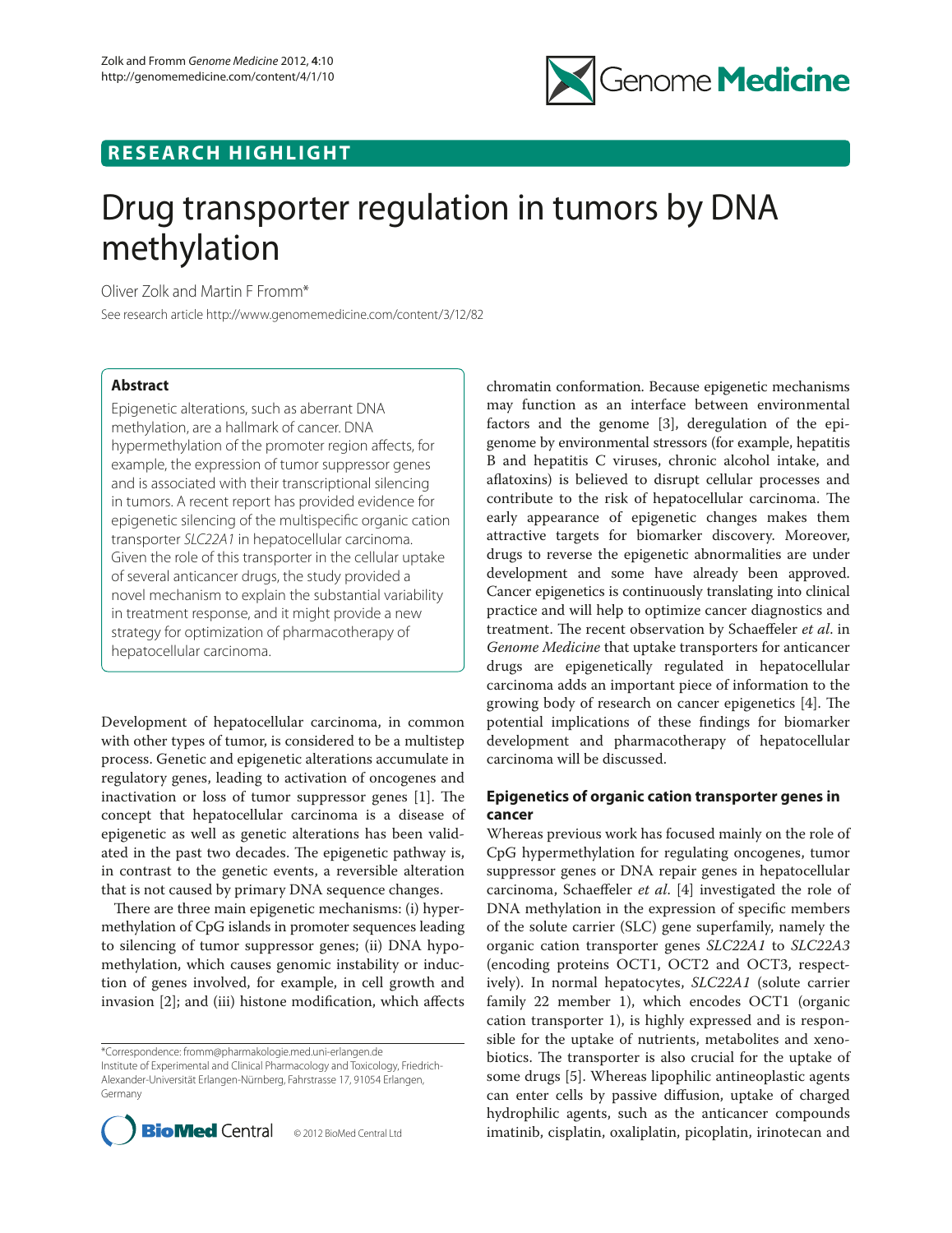paclitaxel, requires active transport. Indeed, OCT1 transports these six drugs and thereby contributes to the susceptibility of cancer cells to these antineoplastic drugs.

cDNA microarray studies have demonstrated decreased expression of *SLC22A1* in hepatocellular carcinoma compared with normal liver tissue. However, the mechanisms of downregulation have remained unclear. Based on their findings, Scheffeler *et al*. [4] suggest *SLC22A1* promoter hypermethylation as an important mechanism. Epigenetic silencing of OCT1 in hepatocellular carcinoma, as demonstrated by Schaeffeler *et al*. [4], most likely impairs uptake of some anticancer drugs into hepatocellular cancer cells and thus is likely to impair their efficacy. This might, in part, explain the low response rates and uncertain survival benefit of, for example, cisplatin-based chemotherapy for hepatocellular carcinoma. In contrast, the tyrosine kinase inhibitor sorafenib, which does not appear to require active transport to enter cells [6], induces better disease control, significantly extends survival, and has become a standard first-line option for systemic treatment of advanced hepatocellular carcinoma.

## **Biomarkers to guide individualization of chemotherapy**

Given the important role of OCT1 in cancer cell uptake and thus treatment efficacy of several anticancer drugs, methylation of *SLC22A1* might be used as a marker for predicting therapeutic response. The work by Schaeffeler *et al*. [4] has demonstrated substantial interindividual variability in the degree of *SLC22A1* methylation and SLC22A1 production, as revealed by histochemical analysis. It is tempting to speculate that patients with a high *SLC22A1* methylation phenotype and silenced transporter expression may exhibit chemoresistance, whereas patients with a low methylation phenotype and enhanced transporter expression may respond to chemotherapy. Most recently, Ma *et al*. [7] provided another example of the involvement of epigenetic mechanisms in determining chemoresistance and chemosensitivity in hepatocellular carcinoma. *MIR193A* promoter hypomethylation is associated with transcriptional induction of the microRNA 193a-3p, which targets the serine/ arginine-rich splicing factor 2 (SRSF2). SRSF2 sensitizes hepatocellular cancer cells to the chemotherapeutic drug 5-fluorouracil via upregulation of the proapoptotic splicing form of caspase 2. Accordingly, its repression by microRNA 193a-3p reduces sensitivity of hepatocellular cancer cells to 5-fluorouracil [7]. This experimental observation suggests that the DNA methylation state of *MIR193A* could function as a marker to predict the therapeutic response to 5-fluorouracil.

## **Biomarker for cancer screening**

As well as using DNA methylation as a biomarker for personalizing chemotherapy, evidence has emerged that detection of abnormal promoter CpG island hypermethylation is also a potential biomarker for risk of developing cancer. DNA methylation in adjacent histologically normal liver tissue of hepatocellular carcinoma has been reported from several groups and is now accepted as an early event in cancer development [8]. Thus, aberrant DNA methylation might be useful for early cancer detection and for predicting prognosis. Comparisons of CpG island methylation in hepatocellular carcinoma with that in adjacent tumor-free tissue or normal control livers have produced a continuously expanding list of potential marker genes. Interestingly, Schaeffeler *et al*. [4] demonstrated that *SLC22A1* belongs to a group of genes with progressively increasing CpG methylation, from normal liver to hepatocellular carcinoma, with intermediate methylation in precancerous tissues (that is, in adjacent tumor-free tissue). Similar methylation changes related to the progression of malignant transformation have been observed previously for other genes, including *RASSF1A*, *PRDM14* and *TBX4*, which encode Ras association domain family member 1, PR domain containing 14 and T-box 4, respectively. [8]. Therefore, the CpG methylation phenotype of these genes may serve as a marker for early cancer detection or assessing cancer risk.

As biomarker strategies move towards actual clinical practice, these proof-of-principle findings should be validated in larger patient cohorts. For detection of other tumors, such as colorectal and lung cancers, assays that test methylation patterns of marker genes in DNA from the stool, blood or bronchoalveolar lavage are already commercially offered to clinicians [9].

## **Epigenetic therapy for cancer**

The results reported by Shaeffeler *et al*. [4] also highlight the clinical implications of epigenetic modulation of transporter expression. DNA methyltransferase inhibitors, such as decitabine, have already been approved for treatment of lymphomas and are being tested as a therapeutic option against various solid tumors. If these agents are concomitantly administered with classical anticancer drugs, the resulting induction of transporter expression may influence the disposition and effect of these anticancer drugs. Specifically, repression of OCT1 might be reversed by treatment with the DNA methyltransferase inhibitor decitabine, enhancing uptake of cisplatin into hepatocellular tumor cells. However, the fascinating possibility of overcoming the problem of chemoresistance with an epigenetic therapy awaits proof of concept.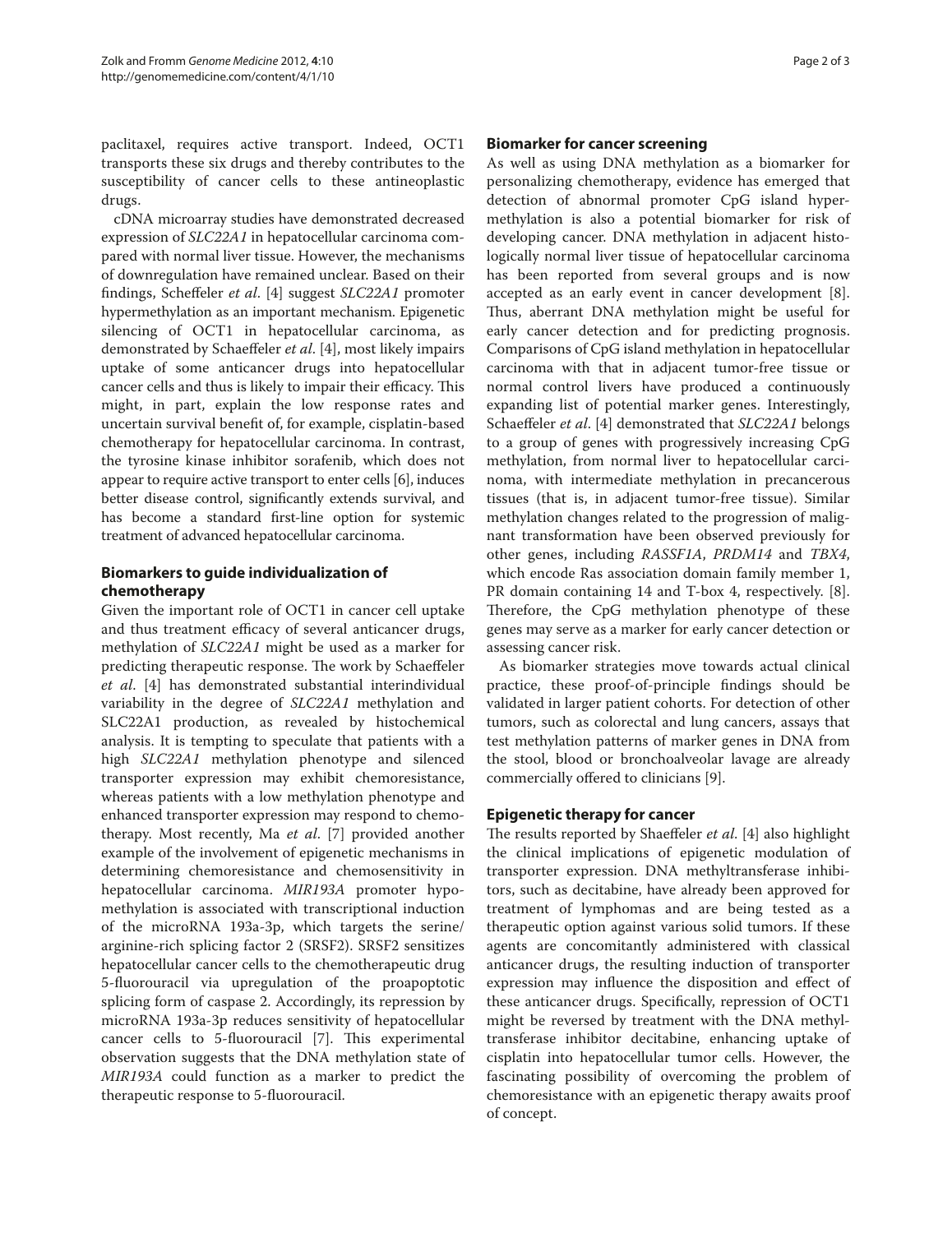#### **Abbreviations**

OCT1, organic cation transporter 1; SRSF2, serine/arginine-rich splicing factor 2.

#### **Competing interests**

The authors declare that they have no competing interests.

#### Published: 31 January 2012

#### **References**

- 1. Tischoff I, Tannapfe A: DNA methylation in hepatocellular carcinoma. *World J Gastroenterol* 2008, 14:1741-1748.
- 2. Stefanska B, Huang J, Bhattacharyya B, Suderman M, Hallett M, Han ZG, Szyf M: Definition of the landscape of promoter DNA hypomethylation in liver cancer. *Cancer Res* 2011, 71:5891-5903.
- 3. Herceg Z, Vaissiere T: Epigenetic mechanisms and cancer: an interface between the environment and the genome. *Epigenetics* 2011, 6:804-819.
- 4. Schaeffeler E, Hellerbrand C, Nies AT, Winter S, Kruck S, Hofmann U, van der Kuip H, Zanger UM, Koepsell H, Schwab M: DNA methylation is associated with downregulation of the organic cation transporter OCT1 (SLC22A1) in

human hepatocellular carcinoma. *Genome Med* 2011, 3:82.

- 5. Zolk O, Fromm MF: Transporter-mediated drug uptake and efflux: important determinants of adverse drug reactions. *Clin Pharmacol Ther*  2011, 89:798-805.
- 6. Hu S, Chen Z, Franke R, Orwick S, Zhao M, Rudek MA, Sparreboom A, Baker SD: Interaction of the multikinase inhibitors sorafenib and sunitinib with solute carriers and ATP-binding cassette transporters. *Clin Cancer Res* 2009, 15:6062-6069.
- 7. Ma K, He Y, Zhang H, Fei Q, Niu D, Wang D, Ding X, Xu H, Chen X, Zhu J: DNA methylation regulated miR-193a-3p dictates resistance of hepatocellular carcinoma to 5-fluorouracil via SRSF2. *J Biol Chem*, in press.
- 8. Gao W, Kondo Y, Shen L, Shimizu Y, Sano T, Yamao K, Natsume A, Goto Y, Ito M, Murakami H, Osada H, Zhang J, Issa JP, Sekido Y: Variable DNA methylation patterns associated with progression of disease in hepatocellular carcinomas. *Carcinogenesis* 2008, 29:1901-1910.

#### doi:10.1186/gm309

**Cite this article as**: Zolk O, Fromm MF: Drug transporter regulation in tumors by DNA methylation. *Genome Medicine* 2012, 4:10.